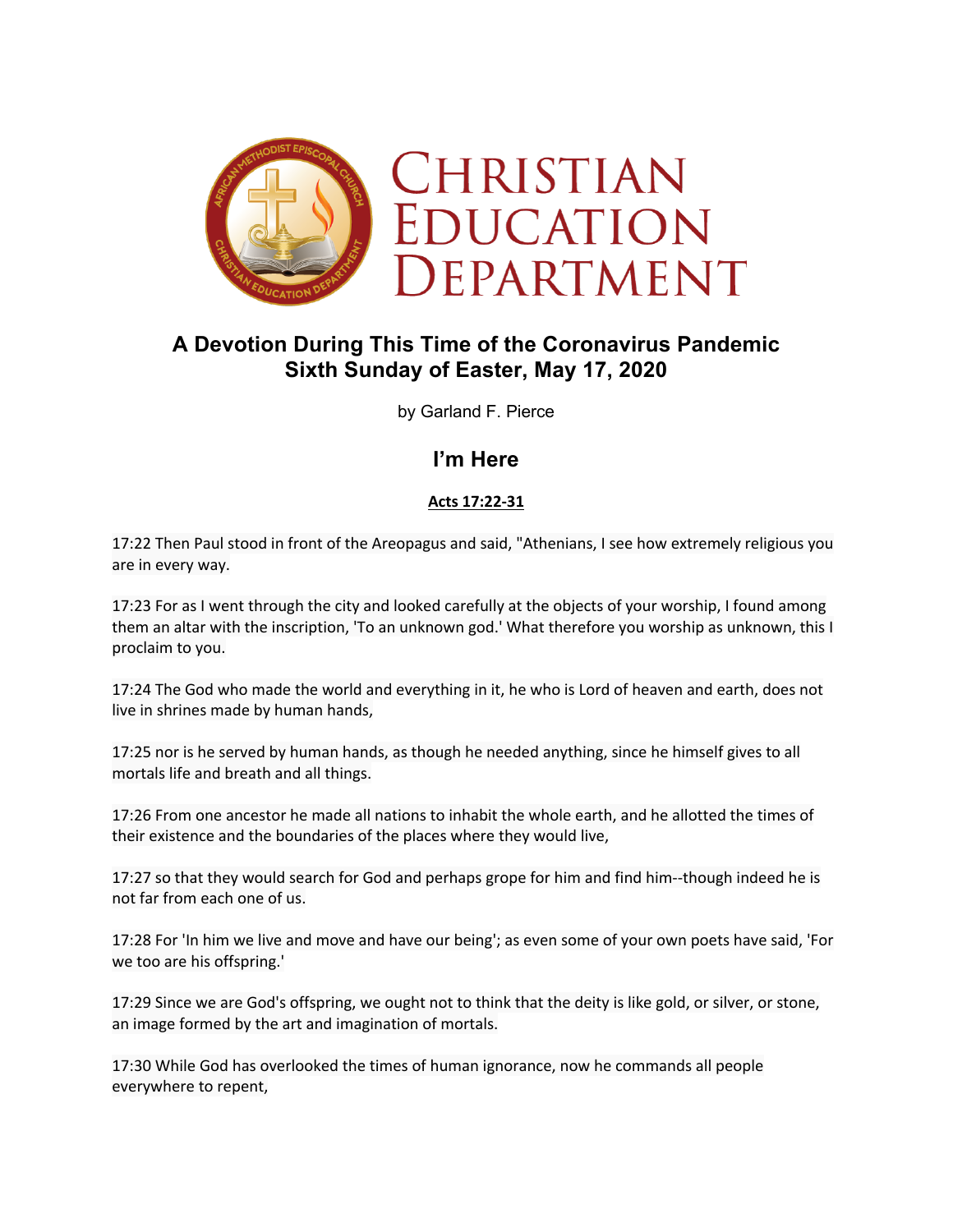17:31 because he has fixed a day on which he will have the world judged in righteousness by a man whom he has appointed, and of this he has given assurance to all by raising him from the dead."

The young family was so happy. They were finally in their dream home. Imani, the youngest, was perhaps the most excited of anyone because now she had her own room. She could decorate it as she wished; and, she had space and privacy. Then, night came. It was time for bed. She said her prayers; and, her mother turn out the lights and closed the door. The night brought with it thick, suffocating darkness and strange creaks and sounds. Imani cried out; and, her mother came and turned on the light. The next night and the one that followed were all the same. Night came, darkness and fear set in, and Imani cried out. However, without turning on the light, Imani's mother would lovingly and tenderly reassure Imani, "Sweetie, I'm here." For several more nights as Imani tried to get use to her new home and new room, when she called out in the darkness, her mother's voice came with love and assurance, "Imani, you do not have to be afraid of the dark. I'm here."

Some African traditional religions speak of an all-powerful, transcendent god that is far away. This was true for many of the ancient Greeks, even those Greek scholars, philosophers, and inquisitive minds that invited Paul up on Mar's Hill, the Areopagus, so they could hear more about the god of which Paul spoke. And speak he did! He acknowledged their earnest search for truth and their devotion to their many transcendent gods. Then he told them about the God he served. They must have marveled to hear about this God who sits high and looks low. It had to be amazing for them to hear of a God who is both transcendent and yet so close until it is almost too hard to perceive and distinguish. Paul preached, "From one ancestor he made all nations to inhabit the whole earth, and he allotted the times of their existence and the boundaries of the places where they would live, so that they would search for God and perhaps grope for him and find him--though indeed he is not far from each one of us."

Night has come for all nations inhabiting the whole earth. An invisible killer still runs rampant. Many are groping—for answers, for peace, for food, for livelihood, for stability, for the hand of their sick or dying loved one, for their future, even for toilet paper, cleaning products, and household supplies. Some grope for God. This pandemic has caused some to ask, "Where is God?"

God is not far from each one of us. God calls back even in the dark lovingly and with assurance, "You do not have to be afraid of the dark. I'm here." To the families grieving the loss of loved ones without the physical encircling of the community, God says, "I'm here." To the family of Ahmad Arbury and the families of others who grieve loss caused by race-based violence and death and to those who are sick and tired of being sick and tired, God says, "I'm here." For those on the front lines and those who are trying not to grow weary in doing good as they work for peace and justice, God says, "I'm here." This is good news even in uncertain times. Where God is, night cannot last. John 14:18 records the same assurance from the risen Christ, "I will not leave you orphaned; I am coming to you." We got this! We are not in this alone. We have each other. God is right here with us, Emmanuel!

**TALK:** Take a moment to be silent, reflect and/or share—When have you searched for God? How did the realization that God was near surprise you?

Read or recite the Apostle's Creed, our Affirmation of Faith

**I believe in God the Father Almighty, maker of heaven and earth and in Jesus Christ, His only Son, our Lord who was conceived by the Holy Spirit, born of the Virgin Mary, suffered**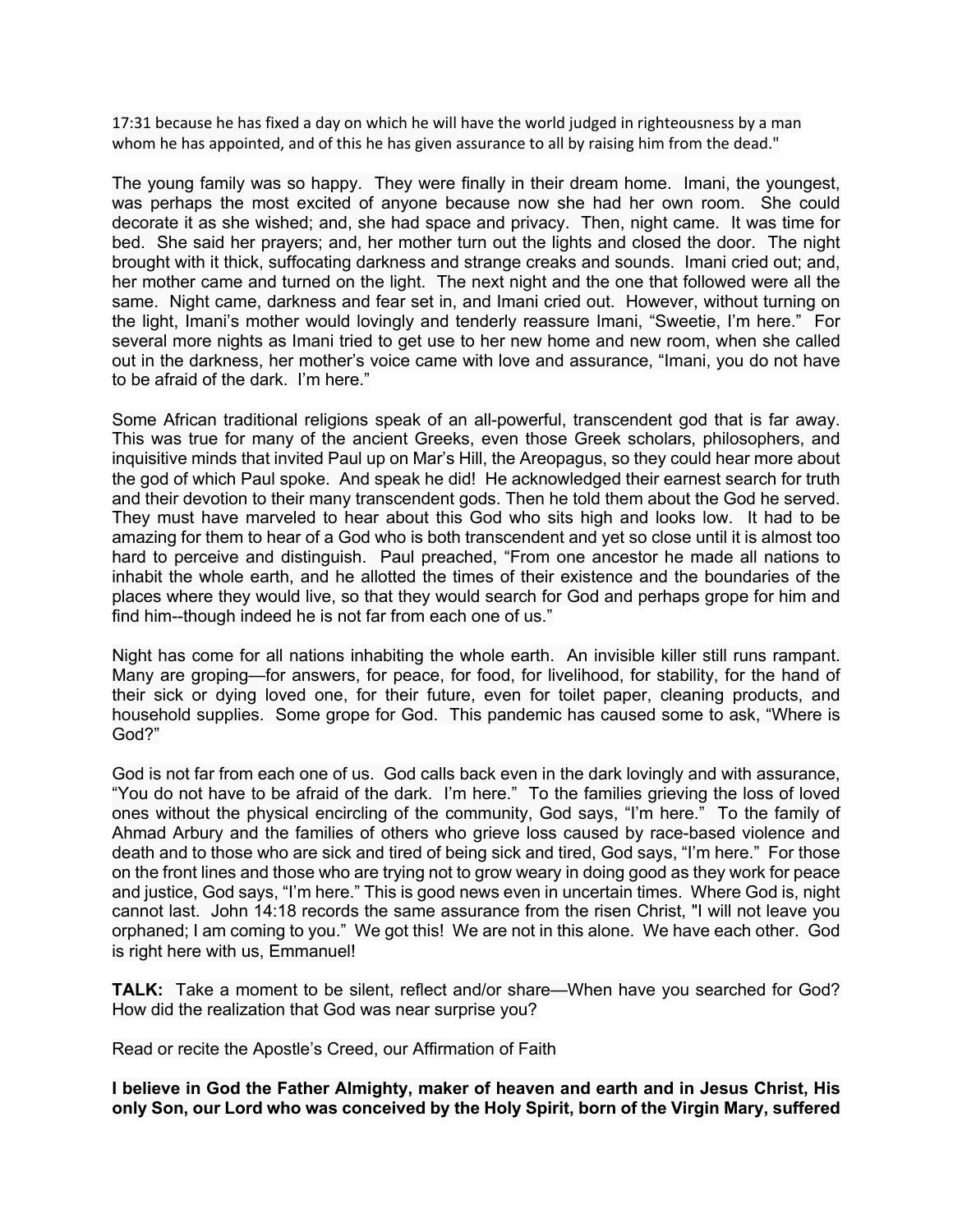**under Pontius Pilate, was crucified, dead and buried; the third day He arose from the dead, He ascended into heaven and sitteth on the right hand of God the Father Almighty; from thence He shall come to judge the quick and the dead. I believe in the Holy Spirit, the Church Universal, the communion of the saints, the forgiveness of sins, the resurrection of the body, and the life everlasting.**

**PRAY:** Lord God, You made the world and everything in it. You are the Lord of heaven and earth, and you do not live in shrines made by hands. You give all humanity life and breath and everything. Thank you for not being far from each of us. In you we live and move and have our being. COVID-19's suffocation cannot stand against you for you give the breath of life. You are as near to us as our breath. We thank you for this blessed assurance; and, pray in the name of Emmanuel, AMEN.

## **ACT:**

1. There are those who are or feel alone at this time; "reach out" to them to assure them that you and others are there for them and so is God. It may be just the encouragement they may need.

2. See also the Word Search that accompanies this devotion.

3. Revisit the Psalm 23 Challenge first issued as part of the March 22, 2020 set of resources.

#### **Song:**

#### Breathe On Me, Breath of God AMEC Hymnal, #192

- *1.* Breathe on me, Breath of God, Fill me with life a-new, That I may love what Thou dost love And do what Thou wouldst do.
- *2.* Breath on me, Breath of God, Un-til my heart is pure, Un-til with Thee I will one will, To do and to en-dure.
- 3. Breath on me, Breath of God, Till I am whol-ly Thine, Till all this earth-ly part of me Glows with Thy fire di-vine.
- 4. Breath on me, Breath of God, So shall I nev-er die, But live with Thee the perfect life Of Thine e-ter-ni-ty.